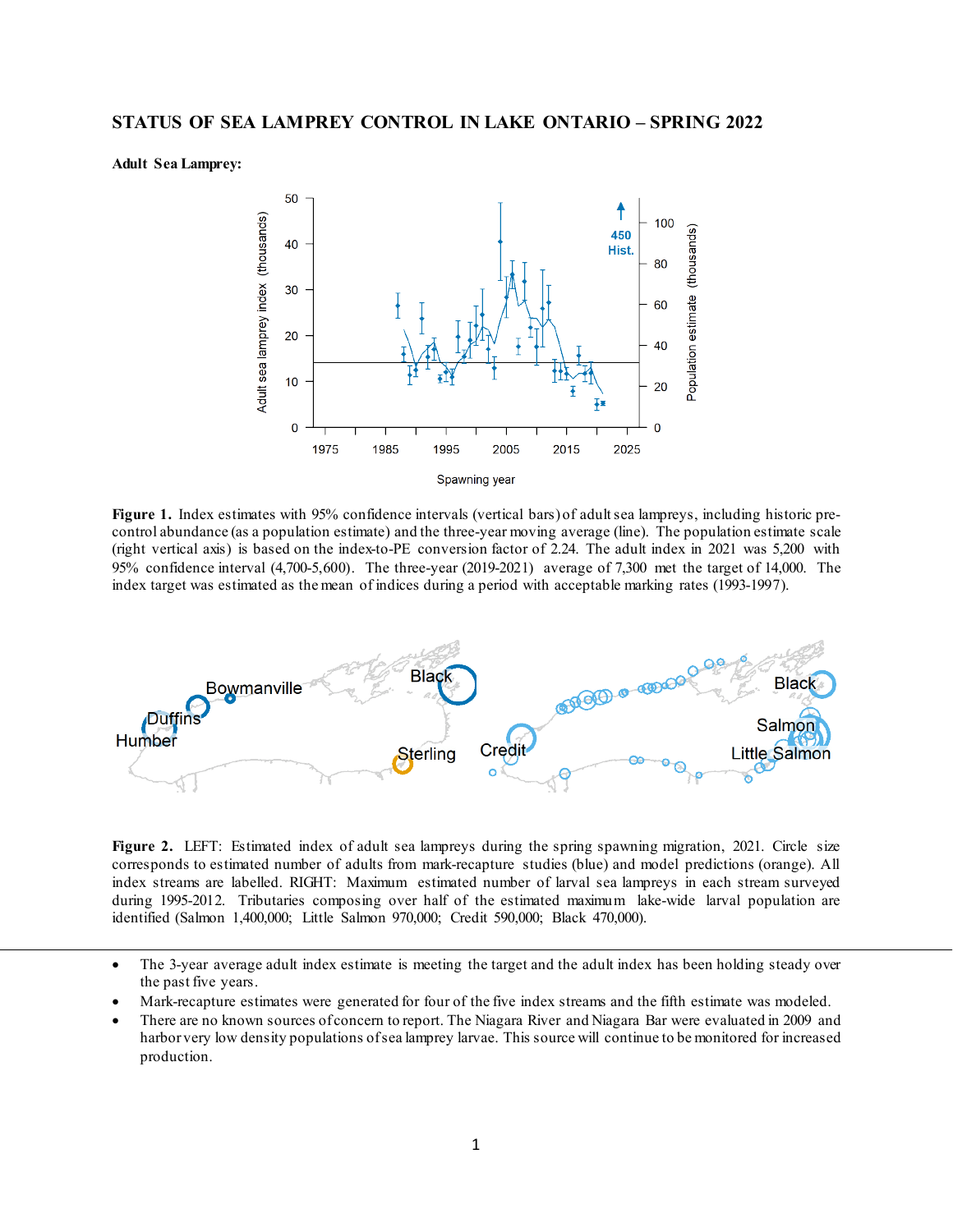## **Lake Trout Marking and Relative Abundance:**



**Figure 3.** Number of A1 marks per 100 lake trout > 431 mm from standardized assessments plotted against the sea lamprey spawning year, including the three-year moving average (line). The three-year (spawning years 2020-2022) average marking rate of 1.5 met the target of 2 A1 marks per 100 lake trout > 431 mm (horizontal line). A second xaxis shows the year the lake trout were surveyed.



**Figure 4.** Lake trout relative abundance plotted against sea lamprey spawning year, including the three-year moving average (line). CPE = fish/km/net night of lean lake trout > 431mm (17") total length.

- The 3-year average marking rate is meeting target and the marking rate has been steady over the past five years.
- Lake trout abundance has been steady over the past five years.
- Marking rates on steelhead and chinook have been increasing and are a concern.
- The FishLamp workgroup is working to provide clarity to the often murky relationship between sea lamprey abundance, laket trout abundance, and sea lamprey marking rate on lake trout.